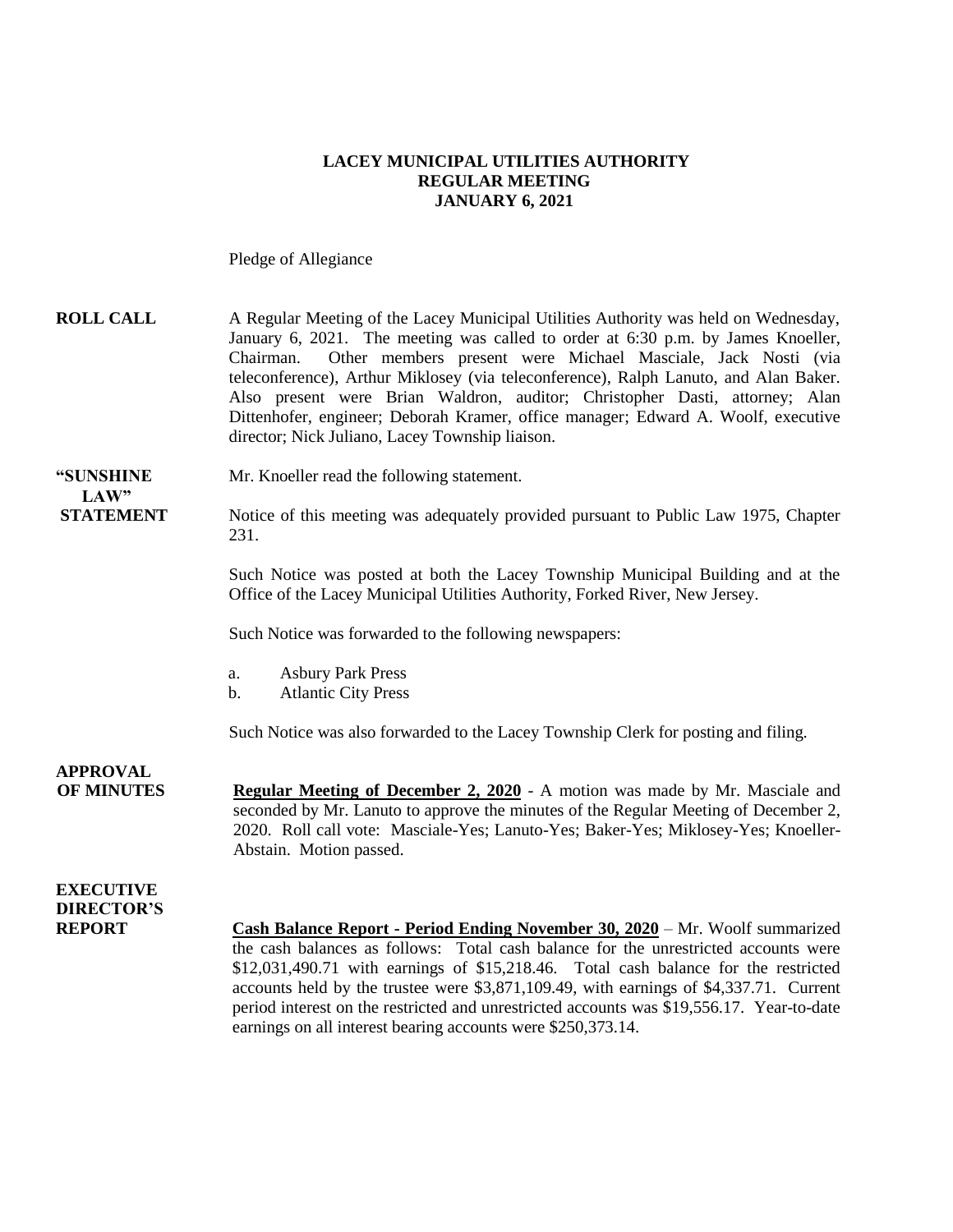**Resolution 2021-01 – Award Contract – Water Treatment Chemicals** – On recommendation by the executive director, a motion was made by Mr. Miklosey and seconded by Mr. Lanuto to adopt *Resolution 2021-01, Resolution of the Lacey Municipal Utilities Authority, County of Ocean, State of New Jersey, Awarding Contract for the Water Treatment Chemical Supplies 2021.* Roll call vote: Miklosey-Yes; Lanuto-Yes; Baker-Yes; Masciale-Yes; Knoeller-Yes. Motion passed.

**Resolution 2021-04 – Salary Increases – Non-Union, Non-Contract Employees** – On recommendation by the executive director, a motion was made by Mr. Masciale and seconded by Mr. Miklosey to adopt *Resolution 2021-04, Resolution of the Lacey Municipal Utilities Authority, County of Ocean, State of New Jersey, Establishing Salary Increases for Non-Union, Non-Contract Employees of the Lacey Municipal Utilities Authority.* Roll call vote: Masciale-Yes; Miklosey-Yes; Lanuto-Yes; Nosti-Yes; Knoeller-Yes. Motion passed.

**Resolution 2021-05 – Transfer of Funds** – On recommendation by the executive director, a motion was made by Mr. Lanuto and seconded by Mr. Masciale to adopt *Resolution 2021-05, Resolution of the Lacey Municipal Utilities Authority, County of Ocean, State of New Jersey, Authorizing Transfer of Funds, 2020 Sewer and Water Budgets.* Roll call vote: Lanuto-Yes; Masciale-Yes; Miklosey-Yes; Nosti-Yes; Knoeller-Yes. Motion passed.

# **BUSINESS**

**REPORT** The business report was submitted for review.

# **ENGINEER'S**

**REPORT Resolution 2021-02 – Tentative and Final Approvals – 2020 Equities, LLC.** – On recommendation by the Authority's engineer, a motion was made by Mr. Miklosey and seconded by Mr. Lanuto to adopt *Resolution 2021-02, Resolution of the Lacey Municipal Utilities Authority, County of Ocean, State of New Jersey, Tentative and Final Sewer and Water Approval, Sunrise Plaza Restaurants, 2020 Equities, LLC, Block 314, Lot 29.07.* Roll call vote: Miklosey-Yes; Lanuto-Yes; Nosti-Yes; Masciale-Yes; Knoeller-Yes. Motion passed.

> **Resolution 2021-03 – Permit to Operate – Harbor Run – Ridgemont Homes, Inc.**  On recommendation by the Authority's engineer, a motion was made by Mr. Masciale and seconded by Mr. Lanuto to adopt *Resolution 2021-03, Resolution of the Lacey Municipal Utilities Authority, County of Ocean, State of New Jersey, Permit to Operate, Sewer and water System, Harbor Run Major Subdivision, Phase 2, Blocks 1721.01, 1727.02, Various Lots, Ridgemont Homes, Inc.* Roll call vote: Masciale-Yes; Lanuto-Yes; Miklosey-Yes; Nosti-Yes; Knoeller-Yes. Motion passed.

> **Solar Panel Evaluation – Administration Building** – Mr. Dittenhofer stated bid specifications are being prepared for solar panel installation on both the administration building and maintenance building. Plant #2 will be included as an alternate.

> **BRIC FEMA Grant Application** – Mr. Dittenhofer stated FEMA BRIC Grant Application has been completed and submitted for Island View Drive and Riverview Drive.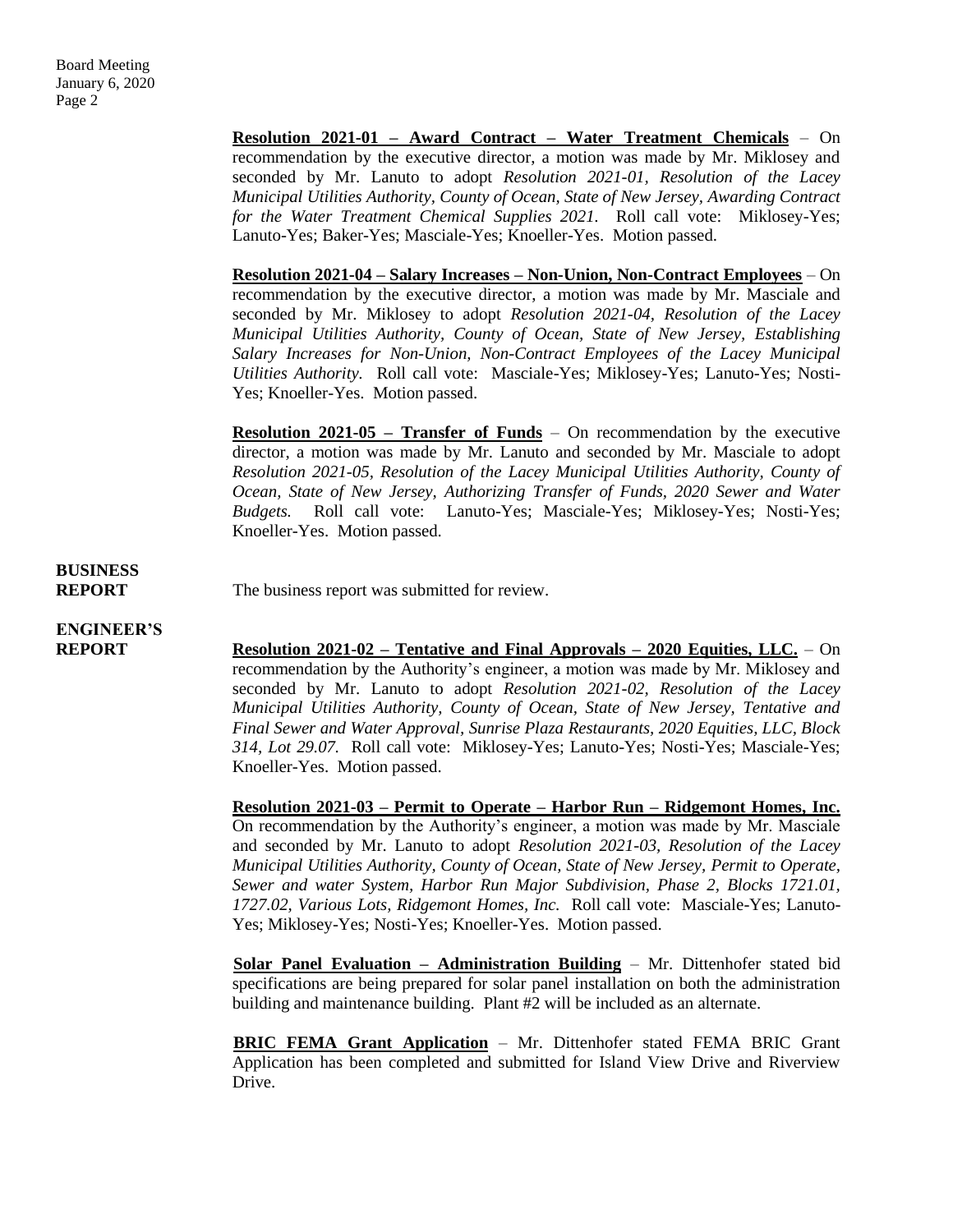**Repainting of Tank No.**  $1 - Mr$ **. Dittenhofer stated interior bowl blasting and painting** continues.

**Column Investigation Well #7** – Mr. Dittenhofer stated A.C. Schultes is scheduled to reinstall pump with threaded column pipe.

**Route 9 Watermain Extension** – Mr. Dittenhofer stated a preconstruction meeting was held December 8, 2020, and a Notice to Proceed was issued December 15<sup>th</sup>. Mr. Knoeller asked when will paving and repaving of Route 9 begin, and what will be the Authority's responsibility. Mr. Dittenhofer stated the Authority approved a DOT Agreement for some utility relocations. The Township's engineer for Berkeley indicated that paving should start in the Spring.

#### **ATTORNEY'S REPORT**

**Water Treatment Chemical Bids for Fiscal Year 2021** – Mr. Dasti stated his office reviewed the bids for the fiscal year 2021 water treatment chemicals. One of the bidders has been disqualified because their bid contained chemicals manufactured outside of the United States. His office has prepared a Resolution for consideration to award the bid for the 2021 lowest bidder.

**Route 9 Water Main Extension** – Mr. Dasti stated his office reviewed the insurance documents from the bidder for the project, as well as the project plans and have found same to be acceptable.

## **AUDITOR'S**

**REPORT Accountant's Status Report – Month Ended November 30, 2020** – Mr. Waldron reported water and sewer revenues had a favorable variance for the month. Sewer expenses had a favorable variance for the month, but unfavorable on water. Sewer and water user charges had a favorable variance for the month.

### **CORRESPONDENCE**

**Bruce Halliday, Princeton Avenue** – Requesting relief of utility bill due to running toilet. Since the basis of the excessive usage was due to a toilet issue, a waiver of the service charges could not be supported. A payment plan will be offered to customer. A motion was made by Mr. Miklosey and seconded by Mr. Masciale to offer customer payment plan to pay outstanding utility bill. Roll call vote: Miklosey-Yes; Masciale-Yes; Lanuto-Yes; Nosti-Yes; Knoeller-Yes. Motion passed.

**Kathy Mullery, Hilo Bay Drive** – Requesting relief of utility bill due to pipe leak in crawl space. Since the water from the leak did not go into the sewer system, a motion was made by Mr. Lanuto and seconded by Mr. Miklosey to grant an adjustment on the sewer charges in the amount of \$303.10 (69,000 gallons). Roll call vote: Lanuto-Yes; Miklosey-Yes; Nosti-Yes; Masciale-Yes; Knoeller-Yes. Motion passed.

**Andrew Zahn, Maple Road** – Requesting relief of utility bill due to a pipe leak in crawl space. Since the water from the leak did not go into the sewer system, a motion was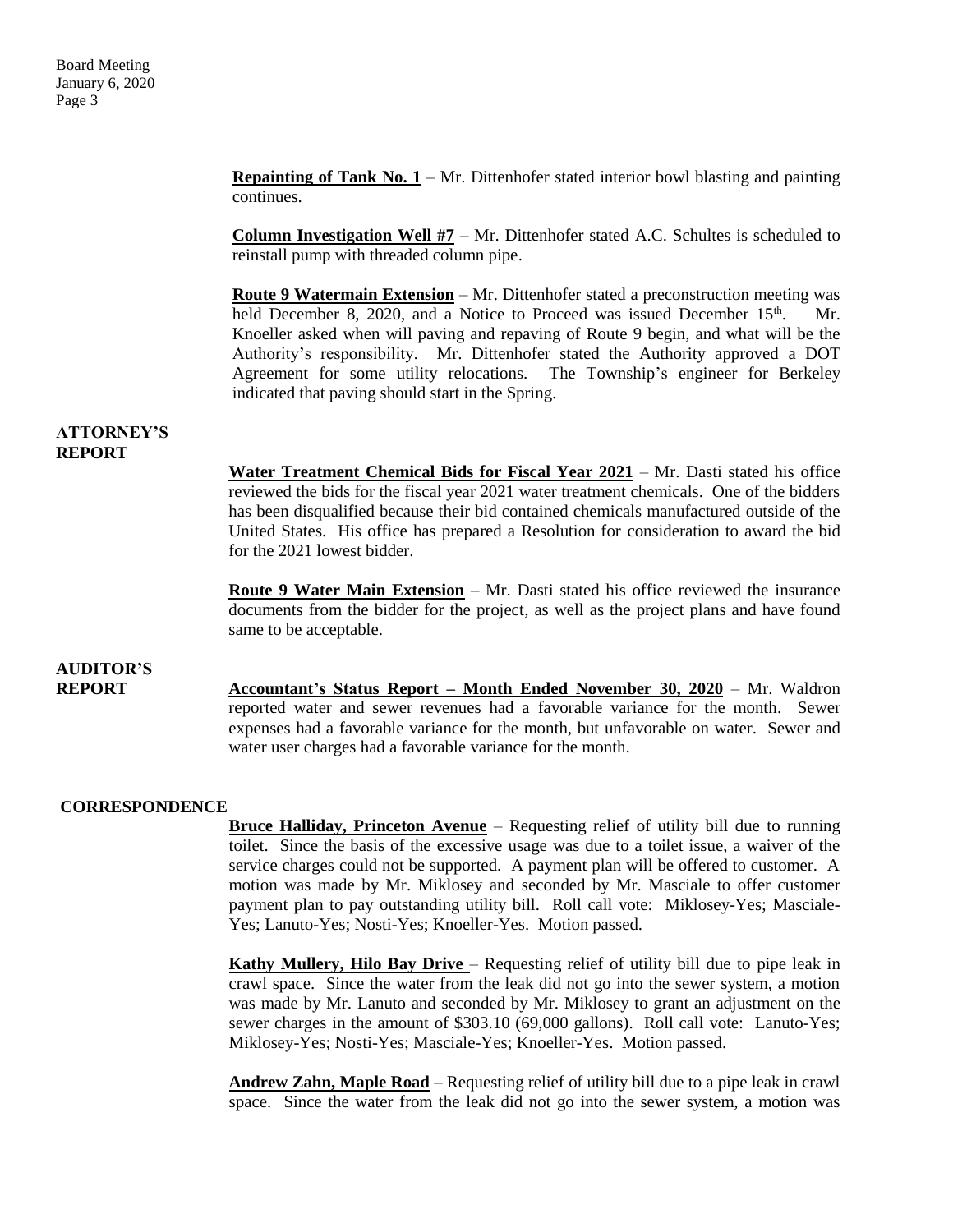| <b>Board Meeting</b><br>January 6, 2020<br>Page 4 |                                                                                                                                                                                                                                                       |
|---------------------------------------------------|-------------------------------------------------------------------------------------------------------------------------------------------------------------------------------------------------------------------------------------------------------|
|                                                   | made by Mr. Masciale and seconded by Mr. Miklosey to grant an adjustment on the<br>sewer charges in the amount of \$136.80 (22,000 gallons). Roll call vote: Masciale-Yes;<br>Miklosey-Yes; Lanuto-Yes; Nosti-Yes; Knoeller-Yes. Motion passed.       |
| <b>OLD</b>                                        | <b>Lacey Elks</b> – Requesting relief of utility bill due to a pipe leak in basement. Since the<br>basis of the excessive usage was on an auxiliary meter and no sewer user charges exist, a<br>waiver of the service charges could not be supported. |
| <b>BUSINESS</b>                                   | There was no old business to discuss.                                                                                                                                                                                                                 |
| <b>NEW</b><br><b>BUSINESS</b>                     | Mr. Knoeller asked Mr. Masciale and Mr. Lanuto to make recommendations of officers<br>at the Reorganization meeting in February.                                                                                                                      |
| <b>PUBLIC BUSINESS/</b><br><b>COMMENT</b>         | There was no public business/comment.                                                                                                                                                                                                                 |
| <b>PAYMENT OF</b><br><b>VOUCHERS</b>              | <b>WHEREAS</b> , the members of the Lacey Municipal Utilities Authority carefully<br>examined all vouchers presented for payment of claims;                                                                                                           |
|                                                   | NOW, THEREFORE, BE IT RESOLVED by the Lacey Municipal Utilities<br>Authority that:                                                                                                                                                                    |
|                                                   | Said vouchers in the sum of \$634,325.47 be and the same are hereby<br>1.<br>approved to be paid.                                                                                                                                                     |
|                                                   | 2.<br>Said vouchers are listed on the attached computer check register.                                                                                                                                                                               |
|                                                   | A motion was made by Mr. Lanuto and seconded by Mr. Masciale to adopt the above<br>Roll call vote: Lanuto-Yes; Masciale-Yes; Miklosey-Yes; Nosti-Yes;<br>Resolution.<br>Knoeller-Yes. Motion passed.                                                  |
| <b>ADJOURNMENT</b>                                | There being no further business to discuss, the meeting was adjourned at 6:45 p.m.                                                                                                                                                                    |

Respectfully submitted,

Michele Kennedy Executive Secretary